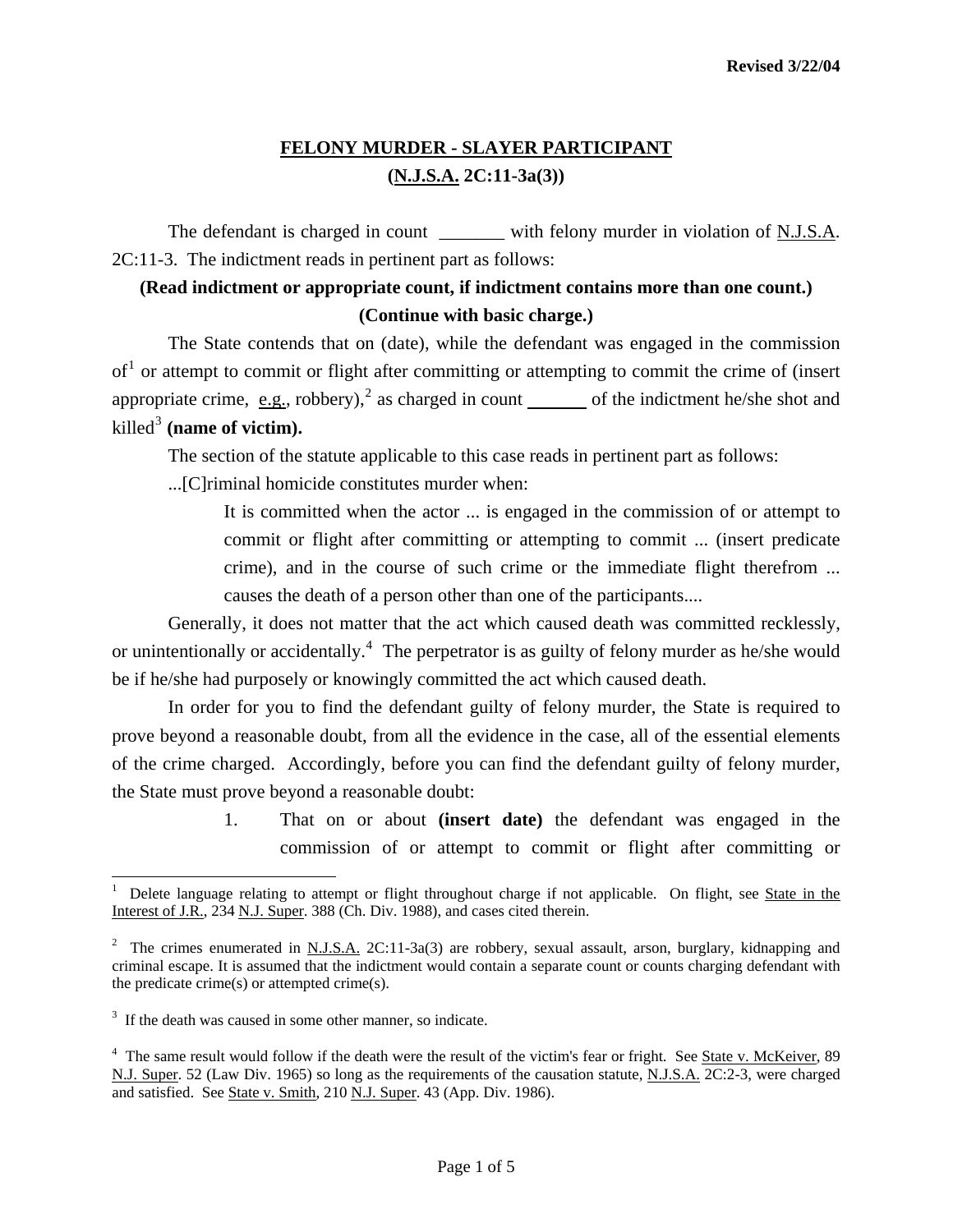$\overline{a}$ 

attempting to commit the crime of **(name of predicate crime),** as charged in count of the indictment; $<sup>5</sup>$  $<sup>5</sup>$  $<sup>5</sup>$ </sup>

- 2. That the death of **(name of victim)** was caused by the defendant.
- 3. That the death of **(name of victim)** was caused at some time within the course of the commission of that crime, including its aftermaths of flight and concealment efforts.<sup>[6](#page-1-0)</sup>

[And if applicable:

4. that **(name of victim)** was not a participant in the **(predicate crime).**]

 The first element requires the State to prove beyond a reasonable doubt that the defendant was engaged in the commission of or attempt to commit or flight after committing or attempting to commit the crime of **(name of predicate crime).** I have already defined the elements of **[predicate crime],** which defendant is accused of having engaged in committing (or attempting to commit) in my instructions concerning count \_\_\_\_\_\_. You cannot find the defendant guilty of felony murder unless you first find him/her guilty beyond a reasonable doubt of having committed (or attempted to commit) the crime charged in count  $\frac{1}{2}$ 

 [**NOTE:** Where the defendant has been charged with conspiracy to commit a predicate crime as well as the predicate crime itself, add:

 I have also previously defined for you the elements of conspiracy to commit **(predicate crime**), as charged in count of the indictment. Conspiracy to commit (**predicate crime**) is a separate offense from **(predicate crime)** and cannot be a basis for a conviction of felony murder. Therefore, if you find defendant guilty beyond a reasonable doubt of conspiracy to commit **(predicate crime)** as charged in count , but you find the defendant not guilty of

<sup>&</sup>lt;sup>5</sup> If the facts indicate an attempted crime, see appropriate charge on attempt elsewhere herein and modify to the extent necessary. And if defendant's involvement was or may have been as an accomplice (N.J.S.A. 2C:2-6), see appropriate charges elsewhere herein including, if also applicable, the defense of renunciation (N.J.S.A. 2C:2-6(e)). In this regard, the Commentary on the New Jersey Penal Code points out that subsection c of 2C:2-6, in defining "accomplice," replaces the "aiding and abetting" language of N.J.S.A. 2A:85-14.

<span id="page-1-0"></span><sup>&</sup>lt;sup>6</sup> Where the issue is whether the predicate crime had terminated when the killing occurred, see State v. Holland, 59 N.J. 451, 458 (1971).

<span id="page-1-2"></span><span id="page-1-1"></span> $\frac{7}{1}$  State v. Grey, 147 N.J. 4, 17 and 40 (1996). Where defendant is accused of being engaged in the commission of more than one predicate crime (and, presumably, is so charged in the individual counts of the indictment), the jury should be instructed that they must unanimously agree that defendant has committed (or attempted to commit) at least one of the offenses charged. Grey, 147 N.J. at 17 n. 2, discussing State v.Harris, 141 N.J. 525, 561-564 (1995). In appropriate cases, and when specifically requested by counsel, the jury should be instructed that it must agree unanimously on which predicate crime or crimes defendant was engaged in committing when the death was caused. Harris, 141 N.J. at 563; State v. Parker, 124 N.J. 628, 636-637 (1991).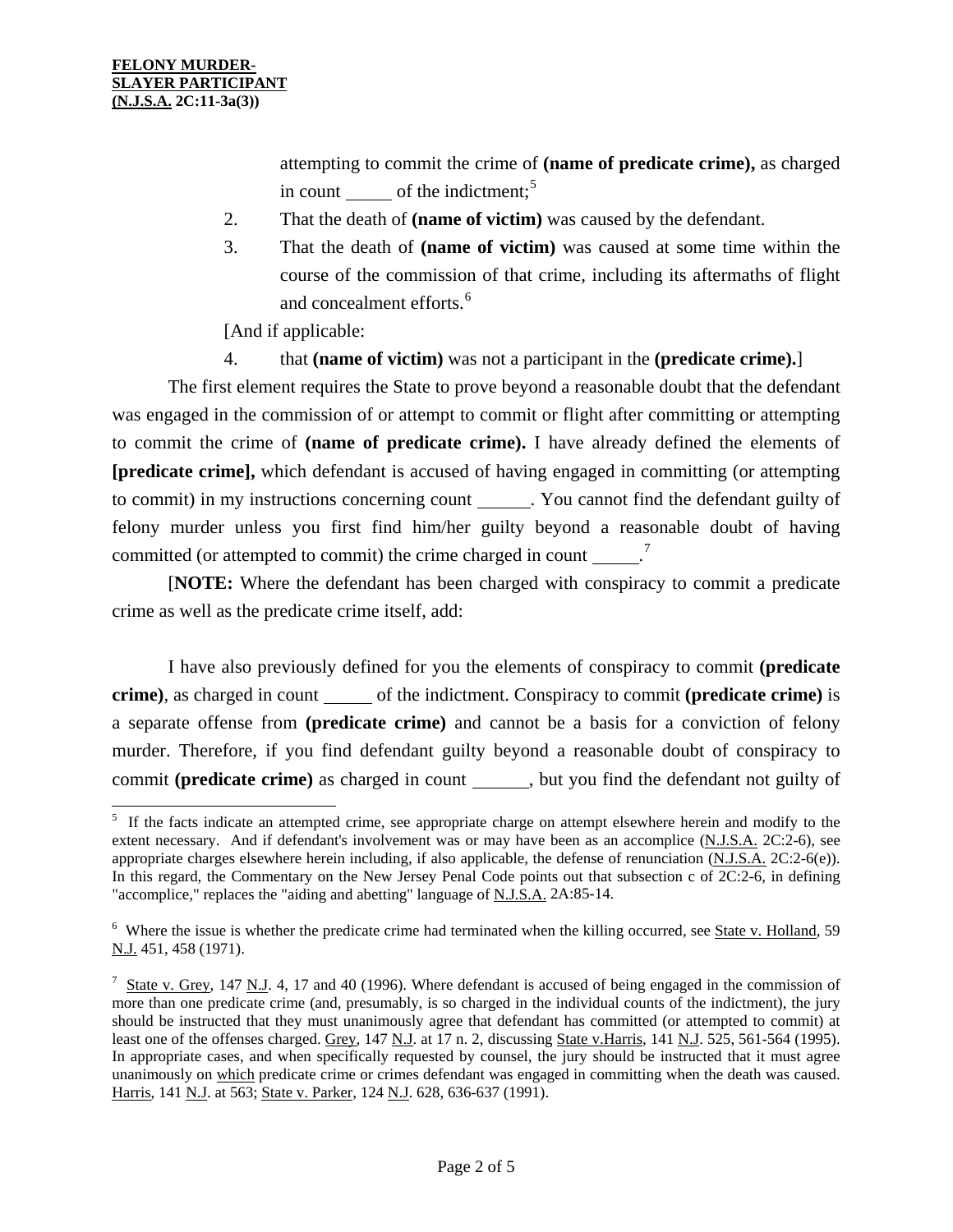**(predicate crime)** as charged in count \_\_\_\_\_\_\_, you must find him/her not guilty of felony murder.<sup>[8](#page-1-2)</sup>]

 The second and third elements require the State to establish that the victim's death was caused by the defendant and was caused during the commission of or attempt to commit or flight after committing or attempting to commit the **(insert predicate crime).** In order to meet its burden of proof as to the second and third elements, the State must prove beyond a reasonable doubt the following:

- 1. That but for defendant's conduct in the commission of, or attempt to commit, or flight after committing or attempting to commit **(the predicate crime)** the victim would not have died. In other words, that the victim's death would not have occurred without the commission of the **(insert predicate crime)**. [9](#page-2-0)
- 2. That the victim's death was a probable consequence of the commission of, or attempt to commit or flight after committing or attempting to commit **(insert predicate crime).** In order for the death to be a "probable consequence" of the **(insert predicate crime)** the death must not have been too remote, or too accidental in its occurrence, or too dependent on another's volitional acts to have a just bearing on the defendant's liability or the gravity of his/her offense. In other words, you must decide if the State has proven beyond a reasonable doubt that, under all the circumstances, the death did not occur in such an unexpected or unusual manner that it would be unjust to find the defendant responsible for the  $death.<sup>10</sup>$  $death.<sup>10</sup>$  $death.<sup>10</sup>$

## **[NOTE: In cases where Causation - Removal of Life Support is an issue, the jury should be instructed as follows:**

 You have heard testimony that on [date], **(insert victim's name)** was taken off life support and that he/she died at some point after this was done. Should you find beyond a reasonable doubt that **(insert victim's name)** died from medical complications that resulted from

l <sup>8</sup> Grey, 147 <u>N.J</u>. at 15.

<span id="page-2-0"></span><sup>&</sup>lt;sup>9</sup> State v. Martin, 119 N.J. 2, 11, 19-34 (1990).

<span id="page-2-1"></span><sup>&</sup>lt;sup>10</sup> Where divergent factual versions give rise to different theories of causation, the trial court must provide the jury with appropriate instructions to apply, depending on which version it chooses to accept. Thus, in appropriate cases the court must fashion its charge to instruct the jury how to deal with the defendant's (as well as with the State's) factual contentions. State v. Martin, 119 N.J. 2, 16-18 (1990).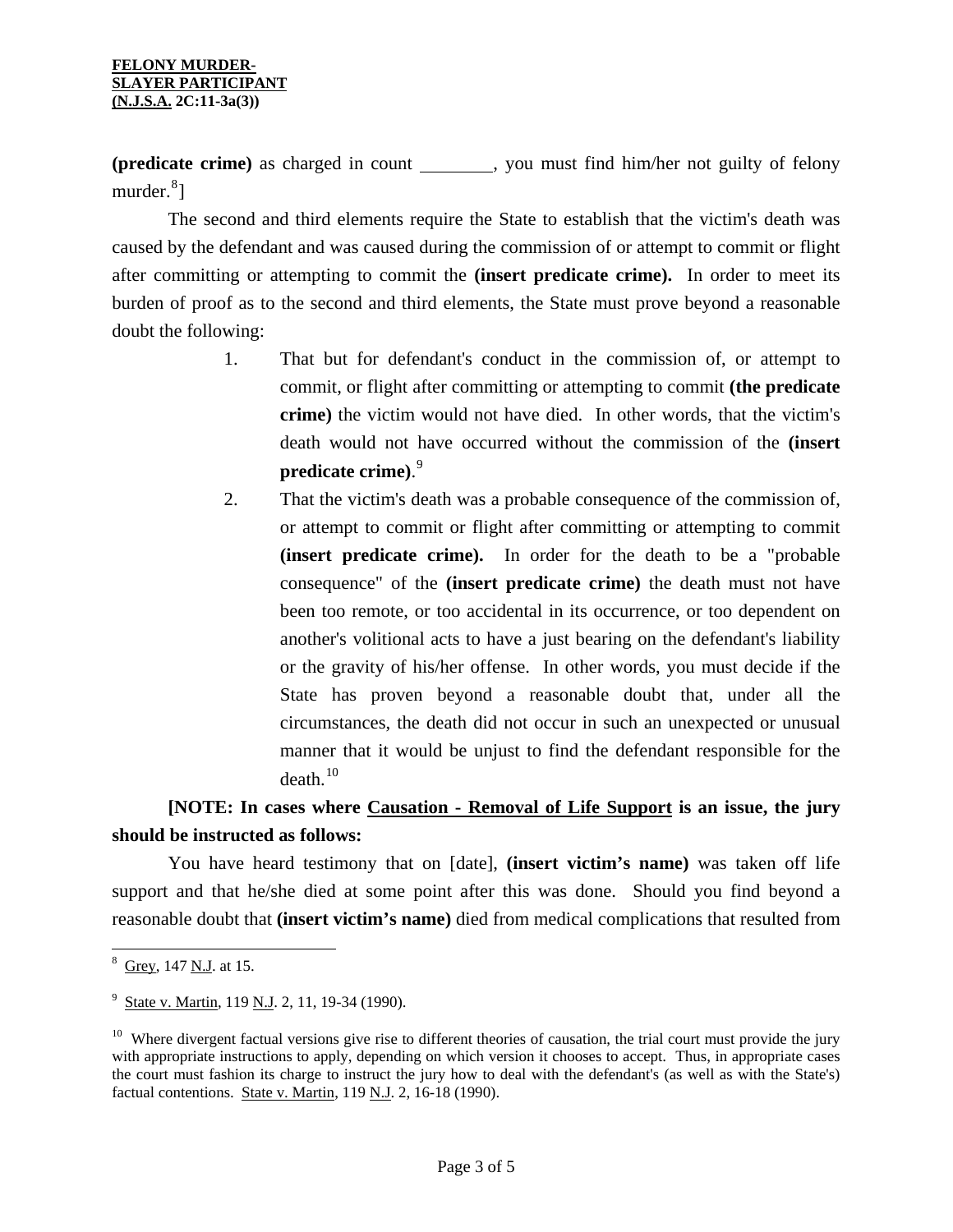injuries caused by defendant's actions, the removal of life support, in this case (method of removal), is not an intervening cause that relieves defendant of any criminal liability for those actions.[11](#page-2-0) That is, if defendant's actions set in motion **(insert victim's name)** need for life support, without which death would result naturally, then the causal link between defendant's action and the death of **(insert victim's name)** was not broken by an unforeseen, extraordinary act when **(insert victim's name)** was removed from life support and then expired, unless there was an intervening volitional act of another.**]** [12](#page-3-0)

 (**NOTE:** Where there is an issue of whether the decedent was a participant in the crime or attempted crime, add:

 The State must also prove beyond a reasonable doubt that (name of victim) was not a participant in the (predicate crime or attempted crime). A participant is one who participates in or shares in that crime.)

## **[CHARGE IN ALL CASES]**

 In conclusion, if you find, after a consideration of all the evidence, that the State has proven to your satisfaction beyond a reasonable doubt each of these elements, as I have just explained them: (1) that the defendant was engaged in the commission of or attempt to commit or flight after committing or attempting to commit the crime of (predicate felony), as charged in count only of the indictment, (2) that the death of (name of victim) was caused by defendant, (3) that the death of that person was caused at some time within the course of the commission of that crime including its aftermath of flight and concealment efforts, [and, if applicable, (4) that (name of victim) was not a participant in that crime,] then you must find the defendant guilty of felony murder.

 On the other hand, if you find that the State has failed to prove to your satisfaction beyond a reasonable doubt any one or more of these elements, then you must find the defendant not guilty of felony murder. $^{13}$  $^{13}$  $^{13}$ 

**NOTE:** In the event that purposeful or knowing murder, aggravated manslaughter or manslaughter is charged in the indictment the jury should be advised that if the State has failed to prove beyond a reasonable doubt that the defendant caused the death of the victim then the defendant should be found not guilty of all charged homicide offenses. The jury should be

 $11$ State v. Pelham, 176 N.J. 448, 455-456 and n. 2 (2003).

 $12$  Pelham, 176 N.J. at 467.

<span id="page-3-1"></span><span id="page-3-0"></span><sup>&</sup>lt;sup>13</sup> It is assumed that the indictment would contain a separate count charging defendant with the predicate crime or attempted crime.